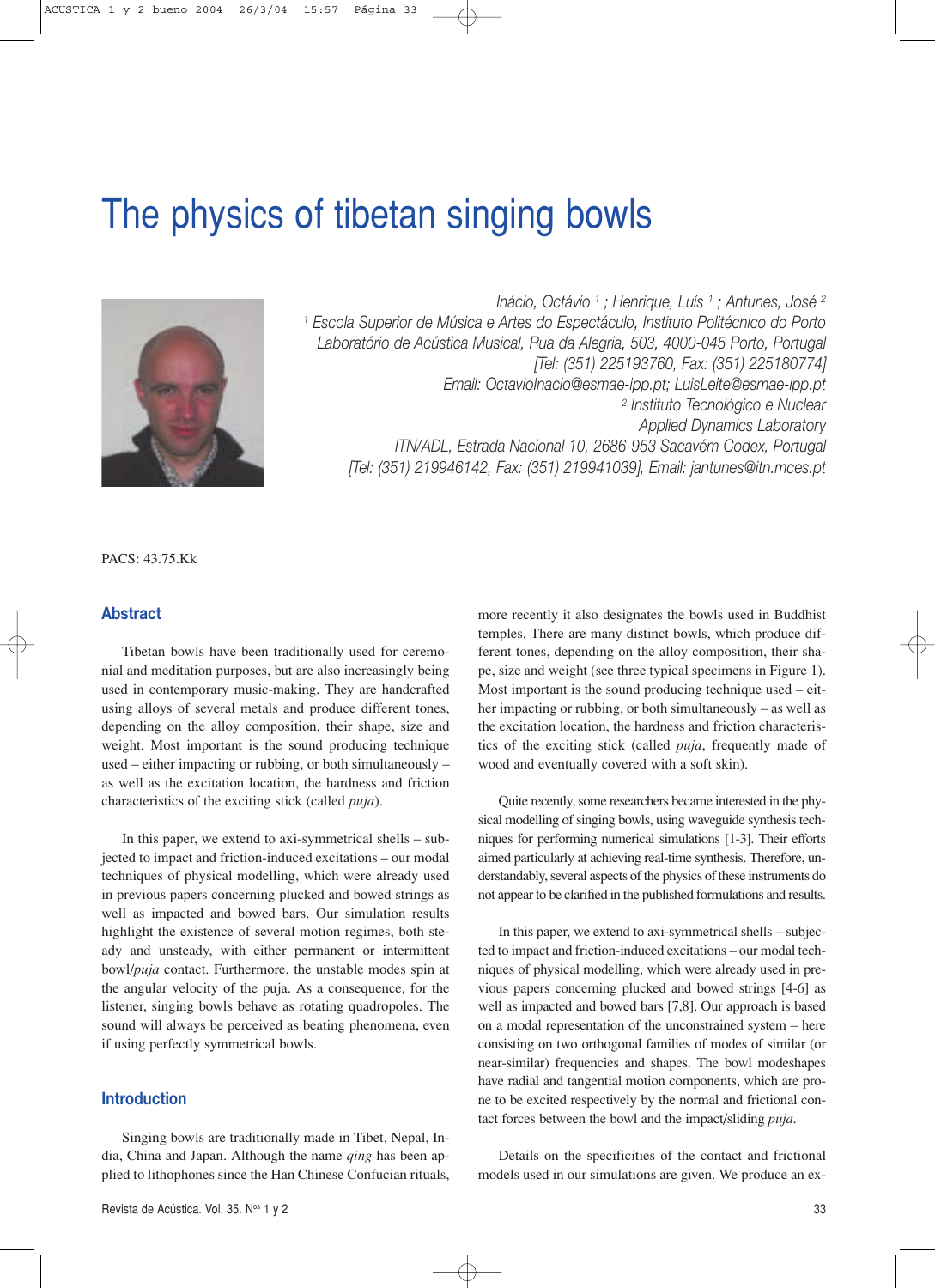tensive series of nonlinear numerical simulations, for both impacted and rubbed bowls, showing the influence of the contact/friction parameters on the dynamical responses.



*Figure 1 – Picture of three singing bowls and pujas: Bowl 1 (*φ*=180 mm); Bowl 2 (ø=152 mm); Bowl 3 (*φ*=140 mm).*

# **Formulation of the dynamical system**

#### **Dynamical Formulation of the Bowl in Modal Coordinates**

Perfectly axi-symmetrical structures exhibit double vibrational modes, occurring in orthogonal pairs with identical frequencies ( $\omega_n^A = \omega_n^B$ ) [9]. However, if a slight alteration of this symmetry is introduced, the natural frequencies of these two degenerate modal families deviate from identical values by a certain amount  $\Delta \omega_n$ . The use of these modal pairs is essential for the correct dynamical description of axi-symmetric bodies, under general excitation conditions. Furthermore, shell modeshapes present both radial and tangential components which for geometrically perfect bowls can be formulated, at the rim level Z, as:

$$
\varphi_{n}^{A}(\theta) = \varphi_{n}^{A'}(\theta)\vec{r} + \varphi_{n}^{A'}(\theta)\vec{t}
$$
 and 
$$
\varphi_{n}^{B}(\theta) = \varphi_{n}^{B'}(\theta)\vec{r} + \varphi_{n}^{B'}(\theta)\vec{t}
$$
 (3,4)  
with 
$$
\begin{cases} \varphi_{n}^{A'}(\theta) = \cos(n\theta) \\ \varphi_{n}^{B'}(\theta) = -\sin(n\theta)/n \end{cases}
$$
  $\qquad \qquad \begin{cases} \varphi_{n}^{B'}(\theta) = \sin(n\theta) \\ \varphi_{n}^{B'}(\theta) = \cos(n\theta)/n \end{cases}$  (5,6)

where  $\varphi_n^{\alpha}(\theta)$  corresponds to the radial component of the *A* family *n*th modeshape,  $\varphi_n^{\alpha}(\theta)$  to the tangential component of the A family *n*th mode shape, etc. One immediate conclusion can be drawn from equations (5,6): the amplitude of the tangential modal component decreases relatively to the amplitude of the radial component as the mode number increases. This suggests that only the lower-order modes are prone to engage in self-sustained motion due to tangential rubbing excitation by the *puja*.

If linear dissipation is assumed, the motion of the system can be described in terms of the bowl's two families of modal parameters: modal masses  $m<sub>n</sub><sup>x</sup>$ , modal circular frequencies  $\omega<sub>n</sub><sup>x</sup>$ , modal damping  $\zeta^x$ , and mode shapes  $\varphi^x$  ( $\theta$ ) (at the assumed excitation level  $z_e \approx Z$ ), with  $n=1,2,...,N$ , where *X* stands for the modal family *A* or *B* . The order *N* of the modal truncation is problem-dependent and should be asserted by physical reasoning, supported by the convergence of computational results. The maximum modal frequency to be included,  $\omega_N$ , mostly depends on the short time-scales induced by the contact parameters – all modes significantly excited by impact and/or friction phenomena should be included in the computational modal basis.

The forced response of the damped bowl can then be formulated as a set of 2N ordinary second-order differential equations:

$$
\begin{bmatrix}\nM_A\n\end{bmatrix}\n\begin{bmatrix}\n0 \\
0\n\end{bmatrix}\n\begin{bmatrix}\n\{\tilde{Q}_A(t)\}\n\end{bmatrix} + \n\begin{bmatrix}\nC_A\n\end{bmatrix}\n\begin{bmatrix}\n0 \\
0\n\end{bmatrix}\n\begin{bmatrix}\n\{\dot{Q}_A(t)\}\n\end{bmatrix}
$$
\n
$$
+\n\begin{bmatrix}\nK_A\n\end{bmatrix}\n\begin{bmatrix}\n0 \\
0\n\end{bmatrix}\n\begin{bmatrix}\nQ_A(t)\}\n\end{bmatrix} = \n\begin{bmatrix}\n\{\Xi_A(t)\}\n\end{bmatrix}
$$
\n(7)\n(7)

where:

$$
\left[M_x\right] = \text{Diag}(m^x, \cdots, m^x) , \left[C_x\right] = \text{Diag}(2\,m^x \omega^x, \zeta^x, \cdots, 2\,m^x \omega^x, \zeta^x, \omega^x)
$$

 $\left[K_{r}\right]$  =  $Diag(m_{1}^{x}(\omega_{1}^{x})^{2}, \cdots, m_{n}^{x}(\omega_{n}^{x})^{2})$  are the matrices of the modal parameters (where *X* stands for *A* or *B*), for each of the two orthogonal mode families, while  $\{Q_x(t)\} = \langle q_x^x(t), \dots, q_x^x(t) \rangle^T$ and  $\{\mathbf{E}_x(t)\} = (\mathcal{F}_x^x(t), \dots, \mathcal{F}_x^x(t))^T$  are the vectors of the modal responses and of the generalized forces, respectively. Note that, although equations (7) obviously pertain to a linear formulation, nothing prevents us from including in  $\mathcal{F}^{\text{x}}_{n}(t)$  all the nonlinear effects which arise from the contact/friction interaction between the bowl and the *puja*. Accordingly, the system modes become coupled by such nonlinear effects.

The modal forces  $\mathcal{F}_{n}^{x}(t)$  are obtained by projecting the external force field on the modal basis:

$$
\mathcal{S}_n^{\kappa}(t) = \int_0^{2\pi} \left[ F_r(\theta, t) \varphi_n^{\kappa}(\theta) + F_r(\theta, t) \varphi_n^{\kappa}(\theta) \right] d\theta \quad ; \quad n = 1, 2, \cdots, N \quad (8)
$$

where  $F_r$  ( $\theta$ ,*t*) and  $F_t$  ( $\theta$ ,*t*) are the radial (impact) and tangential (friction) force fields applied by the *puja* – e.g., a localised impact  $F_r$  ( $\theta_c$ ,*t*) and/or a travelling rub,  $F_{r,t}$  ( $\theta_c(t)$ ,*t*). The radial and tangential physical motions can be then computed at any location  $\theta$  from the modal amplitudes  $q_n^{\chi}(t)$  by superposition:

$$
y_r(t) = \sum_{n=1}^{N} \left[ \varphi_n^{A^n}(\theta) \cdot q_n^{A}(t) + \varphi_n^{B^n}(\theta) \cdot q_n^{B}(t) \right] \quad ; \tag{9}
$$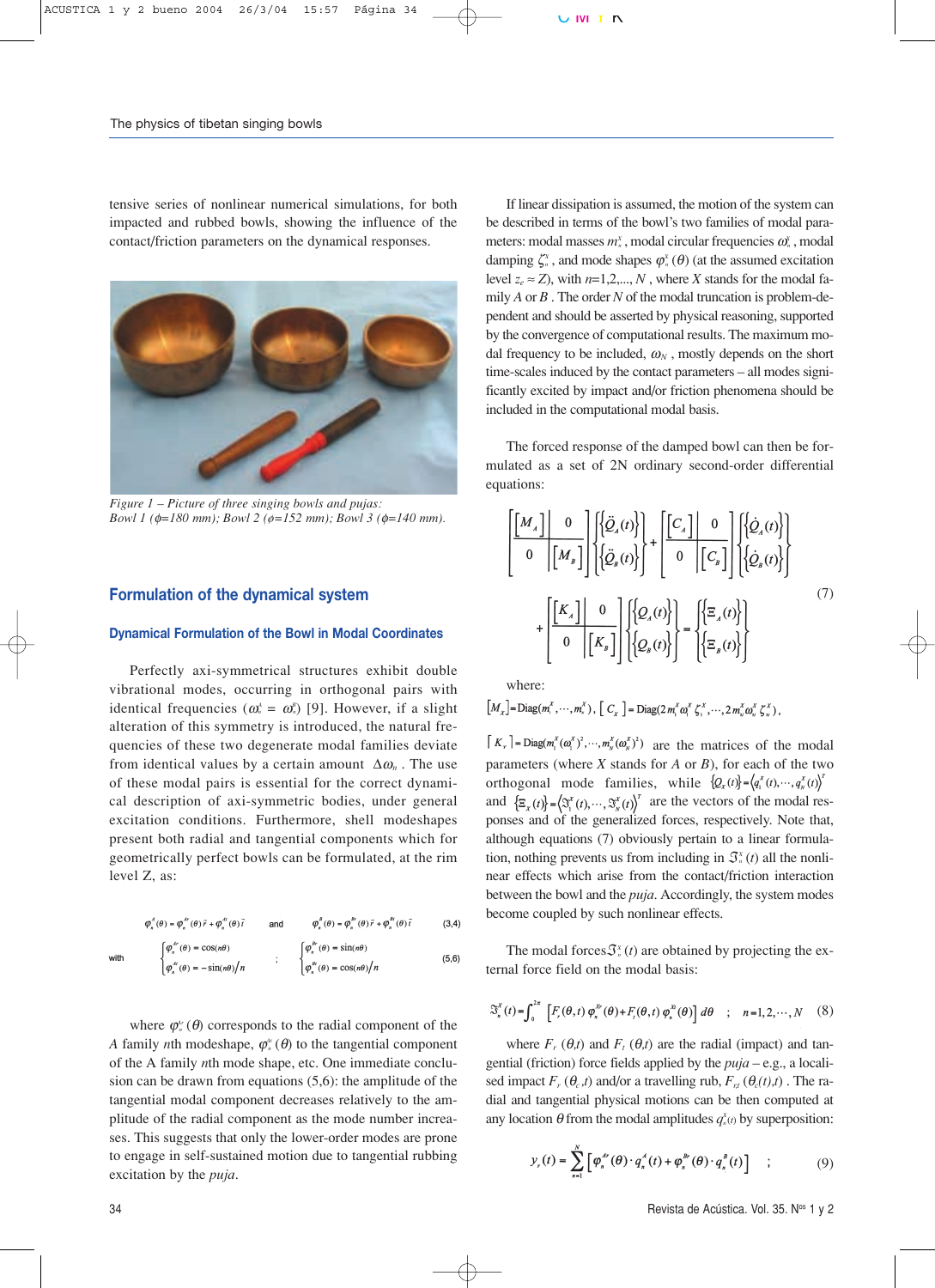$$
y_{i}(t) = \sum_{n=1}^{N} \left[ \varphi_{n}^{A}(\theta) \cdot q_{n}^{A}(t) + \varphi_{n}^{B}(\theta) \cdot q_{n}^{B}(t) \right]
$$
(10)

and similarly concerning the velocities and accelerations.

## **Dynamics of the Puja and Force Field Formulation**

As mentioned before, the excitation of these musical instruments can be performed in two basic different ways: by impact or by rubbing around the rim of the bowl with the *puja* (these two types of excitation can obviously be mixed, resulting in musically interesting effects). The dynamics of the *puja* will be formulated simply in terms of a mass  $m_P$  subjected to a normal (e.g. radial) force  $F_N(t)$  and an imposed tangential rubbing velocity  $V_T(t)$  – which will be assumed constant in time for all our exploratory simulations – as well as to an initial impact velocity in the radial direction  $0$   $V_N(t_0)$ . These three parameters will be assumed controlled by the musician, and many distinct sounds may be obtained by changing them: in particular, *V<sub>N</sub>*=*T*<sub>0</sub>≠0 with *F<sub>N</sub>*=*V<sub>T</sub>*=0 will be "pure" impact, and *F<sub>N</sub>* (*t*)≠*, V<sub>T</sub>* (*t*)≠ with  $V_N(t_0)=0$  will be "pure" singing. The radial motion of the *puja*, resulting from the external force applied and the impact/friction interaction with the bowl is given by:

$$
m_p \ddot{y}_p = -F_N(t) + F_r(\theta, t) \tag{11}
$$

#### **Contact Interaction Formulation**

The radial contact force resulting from the interaction between the puja and the bowl is simply modelled as a contact stiffness, eventually associated with a contact damping term:

$$
F_r\left(\theta_c\right) = -K_c \tilde{y}_r\left(\theta_c, t\right) - C_c \dot{\tilde{y}}_r\left(\theta_c, t\right) \tag{12}
$$

where  $\tilde{y}_r$  and  $\dot{\tilde{y}}$ *yr* are respectively the bowl/puja relative radial displacement and velocity, at the (fixed or travelling) contact location  $\theta_c(t)$ ,  $K_c$  and  $C_c$  are the contact stiffness and damping coefficients, directly related to the puja material and local geometry.

## **Friction Interaction Formulation**

In previous papers we have shown the effectiveness of a friction model used for the simulation of bowed strings and bowed bars [4,7]. Such model enabled a clear distinction between sliding and adherence states, sliding friction forces being *. .* computed from the Coulomb mode  $F_t = -|F_t| \mu_d (\tilde{y}_t)$ ,  $\text{sgn}(\tilde{y}_t)$ , where  $\dot{\tilde{y}}_t$  is the bowl/*puja* relative tangential velocity, and the adherence state being modelled essentially in terms of a local "adherence" stiffness  $K_a$  and some damping. We were thus able to emulate true friction sticking of the contacting surfaces, whenever  $|F_t| \leq |F_r| \mu_s$ , however at the expense of a longer computational time, as smaller integration time-steps seem to be imposed by the transitions from velocity-controlled sliding states to displacement-controlled adherence states.

In this paper, a simpler approach is taken to model friction interaction, which allows for faster computation times, although it lacks the capability to emulate true friction sticking. The friction force is here formulated as:

$$
\int_{F_t} F_t(\theta_c, t) = -\left| F_r(\theta_c, t) \right| \mu_a \left( \tilde{y}_t(\theta_c, t) \right) sgn\left( \tilde{y}_t(\theta_c, t) \right), \text{ if } \left| \tilde{y}_t(\theta_c, t) \right| \ge \varepsilon
$$
\n
$$
\int_{F_t} F_t(\theta_c, t) = -\left| F_r(\theta_c, t) \right| \mu_s \tilde{y}_t(\theta_c, t) / \varepsilon, \quad \text{ if } \left| \tilde{y}_t(\theta_c, t) \right| < \varepsilon \quad (13)
$$

 $\sim 10^{-1}$ 

where  $\mu_s$  is a "static" friction coefficient and  $\mu_d(\dot{\tilde{y}})$  $\widetilde{y}_t$ ) is a "dynamic" friction coefficient, which depends on the *.* puja/bowl relative surface velocity  $\dot{\tilde{y}}_t$ . We will use the following model:



*Figure 2 – Evolution of the friction coefficient with the contact relative tangential velocity (* $\mu_{\infty} = 0.2$ *,*  $\mu_{s} = 0.4$ *,C = 10): (a) For -1<*  $\dot{\widetilde{y}}$ *Evolution of the friction coefficient with the contact relative tangential velocity (* $\mu_{\infty} = 0.2$ *,*  $\mu_{s} = 0.4$ *,*  $C = 10$ *): (a) For*  $-1 < \tilde{y}_t < 1$ *; (b) For*  $-0.01 < \tilde{y}_t < 0.01$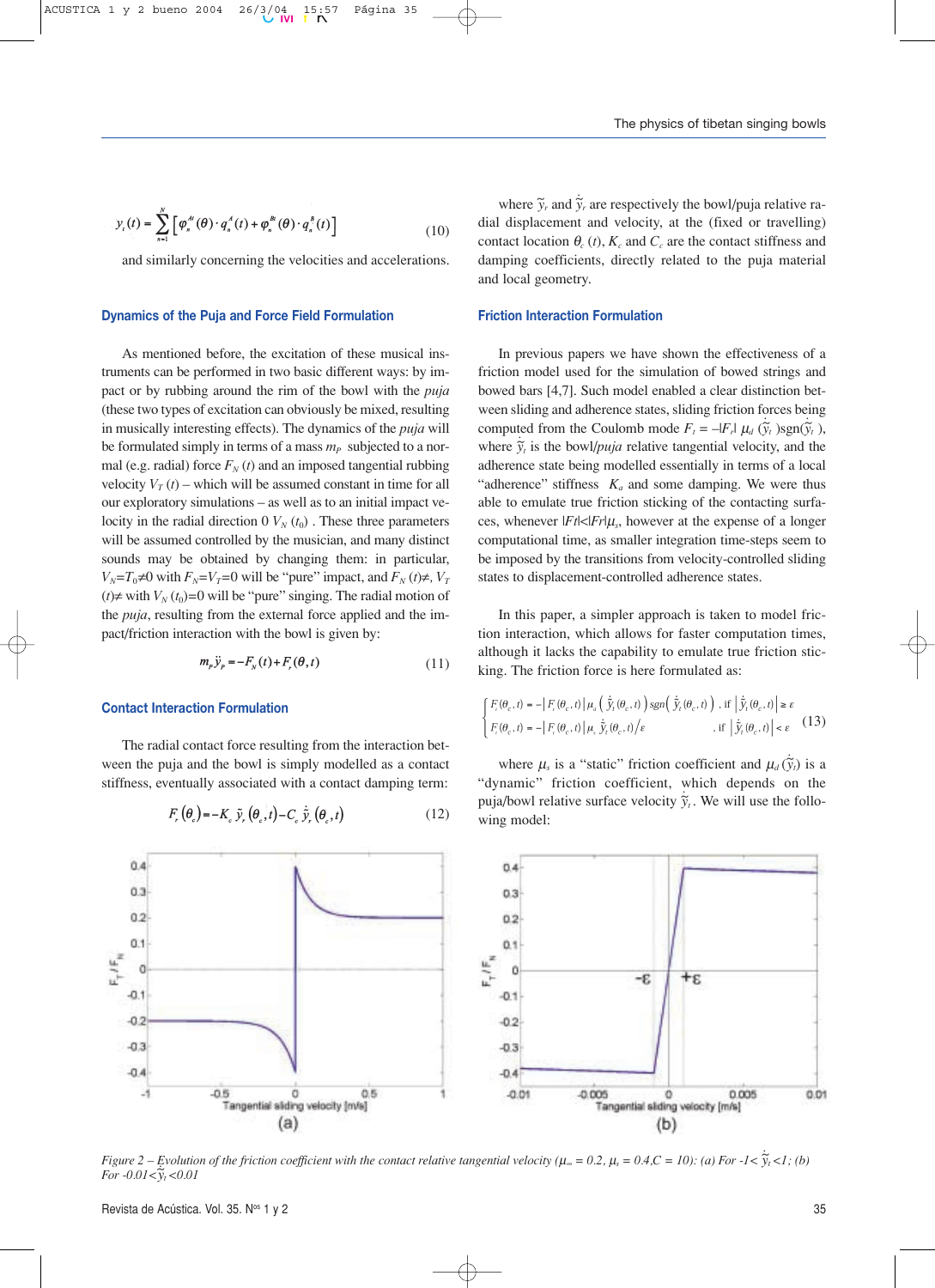| Mode $(j,k)^1$ | (2,0) | (3,0)      | (4,0) | (5,0) | (6,0) | (7,0) | (8,0) |
|----------------|-------|------------|-------|-------|-------|-------|-------|
| $f_n[Hz]$      | 314   | 836        | 1519  | 2360  | 3341  | 4462  | 5696  |
| $f_n/f_I$      | 1,0   | <u>، ،</u> | 4,8   | 7,5   | 10,7  | 14,2  | 18,2  |

*Table 1 – Modal frequencies and frequency ratios of the Bowl 2 (* $m<sub>T</sub>$  *= 563 g,*  $\phi$  *= 152 mm)* 

$$
\mu_d\left(\dot{\tilde{y}}_t\right) = \mu_\infty + \left(\mu_s - \mu_\infty\right) \exp\left(-C\left|\dot{\tilde{y}}_t(\theta_c, t)\right|\right) \tag{14}
$$

where,  $0 \leq \mu_{\infty} \leq \mu_s$  is an asymptotic lower limit of the friction coefficient when  $|\dot{\tilde{y}}_i| \rightarrow \infty$ , and parameter *C* controls the decay rate of the friction coefficient with the relative sliding velocity, as shown in the typical plot of Figure 2(a). This model can be fitted to the available experimental friction data (obtained under the assumption of instantaneous velocity-dependence), by adjusting the empirical constants  $\mu_s$ ,  $\mu_\infty$  and  $C$ . Obviously,  $\varepsilon$  acts as a regularization parameter for the friction force law, which replaces the "zero-velocity" discontinuity [13]. For the problem addressed here, we have obtained realistic results using formulation (13), for small enough values of the regularization domain (we used  $\pm \varepsilon \approx 10^{-4} \text{ ms}^{-1}$ ) – results which do not seem to critically depend on  $\varepsilon$  (within reasonable limits).

### **Time-Step Integration**

For given external excitation and initial conditions, the previous system of equations is numerically integrated using an adequate time-step algorithm. Explicit integration methods are well suited for the contact/friction model developed here. In our implementation, we used the simple Velocity-Verlet integration algorithm, which is a low-order explicit scheme [14].

# **Numerical simulations**

The numerical simulations presented here are based on the modal data of Bowl 2 shown in Figure 1 (with rim diameter of 152 mm, a total mass of 563 g and a fundamental frequency of 314 Hz), which were experimentally identified (see Table 1). The *puja* is modeled as a simple mass of 20 g, moving at tangential velocity  $V_T$ , and subjected to an external normal force  $F_N$  as well as to the bowl/*puja* nonlinear interaction force.

We explored a significant range of rubbing parameters:  $F_N = 1 \sim 9$  N and  $V_T = 0.1 \sim 0.5$  m/s, which encompass the usual playing conditions, although calculations were made also using impact excitation only. For clarity, the normal force and tangential velocity were assumed time-constant, in the present simulations. The contact model used in all rubbing simulations has a contact stiffness of  $K_c = 10^6$  N/m and a contact dissipation of  $C_c = 50$  Ns/m, which appear adequate for



*Figure 3 – Displacement time histories (top) and spectrograms (bottom) of the response of Bowl 2 to impact excitation with different values of the bowl/puja contact stiffness: (a) 10 5 N/m ; (b) 10 6 N/m ; (c) 10 7 N/m* 

<sup>1</sup> Notation (j,k) represents the number of complete nodal meridians extending over the top of the bowl (half the number of nodes observed along a circumference), and the number of nodal circles, respectively [12].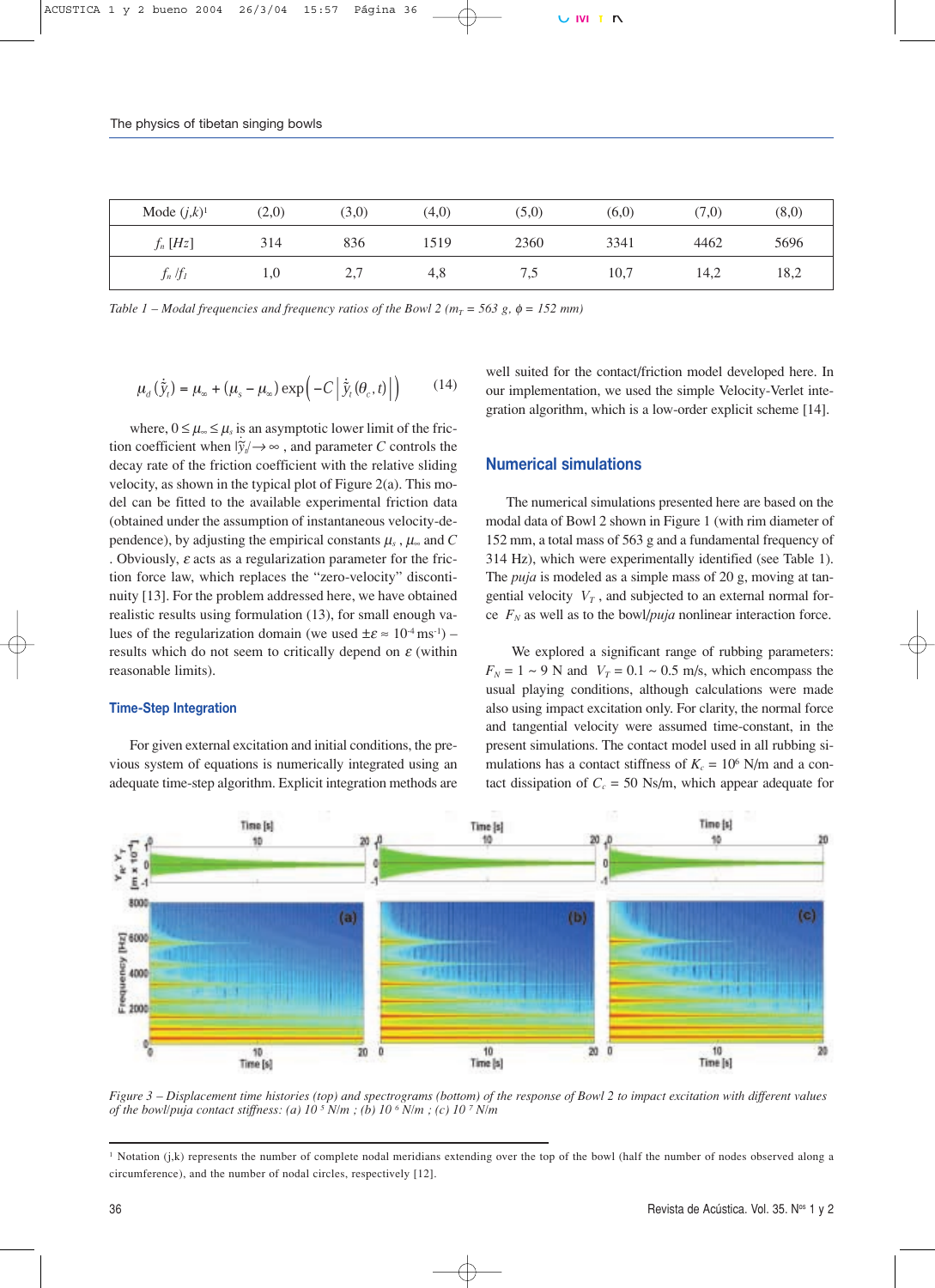the present system. However, concerning impact simulations, contact parameters ten times higher and lower were also explored. The friction parameters used in numerical simulations of rubbed bowls are  $\mu_s = 0.4$ ,  $\mu_D = 0.2$  and  $C = 10$ . No effort, at this stage, was made to explore other friction laws, however the parameters used tentatively here seem realistic enough.

Seven mode pairs were used to describe the dynamics of Bowl 2 (see Table 1 and Figure 4 in [9]). An average value of 0.005% was used for all modal damping coefficients. Assuming a perfectly symmetrical bowl, simulations were performed using identical frequencies for each mode-pair  $(\omega_n^A = \omega_n^B)$ . In order to cope with the large settling times that arise with singing bowls, 20 seconds of computed data were generated (enough to accommodate transients for all rubbing conditions), at a sampling frequency of 22050 Hz.

#### **Impact Responses**

Figures 3(a-c) display the simulated responses of a perfectly symmetrical bowl to an impact excitation  $(V_N(t_0) = 1)$  m/s), assuming different values for the contact model parameters. The time-histories of the response displacements pertain to the impact location. The spectrograms are based on the corresponding velocity responses. Typically, as the contact stiffness increases from  $10^5$  N/m to  $10^7$  N/m, higher-order modes become increasingly excited and resonate longer. The corresponding simulated sounds become progressively brighter, denoting the "metallic" bell-like tone which is clearly heard when impacting real bowls using wood or metal *pujas*.

#### **Friction-Excited Responses**

Figure 4 shows the results obtained when rubbing a perfectly symmetrical bowl near the rim, using fairly standard rubbing conditions:  $F_N = 3$  N and  $V_T = 0.3$  m/s. The plots shown pertain to the following response locations: (a) the travelling contact point between the bowl and the *puja*; (b) a fixed point in the bowl's rim. Depicted are the time-histories and corresponding spectra of the radial (green) and tangential (red) displacement responses, as well as the spectrograms of the radial velocity responses.



*Figure 4 – Time-histories, spectra and spectrograms of the dynamical response of Bowl 2 to friction excitation when*  $F_N = 3 N$ *,*  $V_T = 0.3$ *m/s: (a) at the bowl/puja travelling contact point; (b) at a fixed point of the bowl's rim*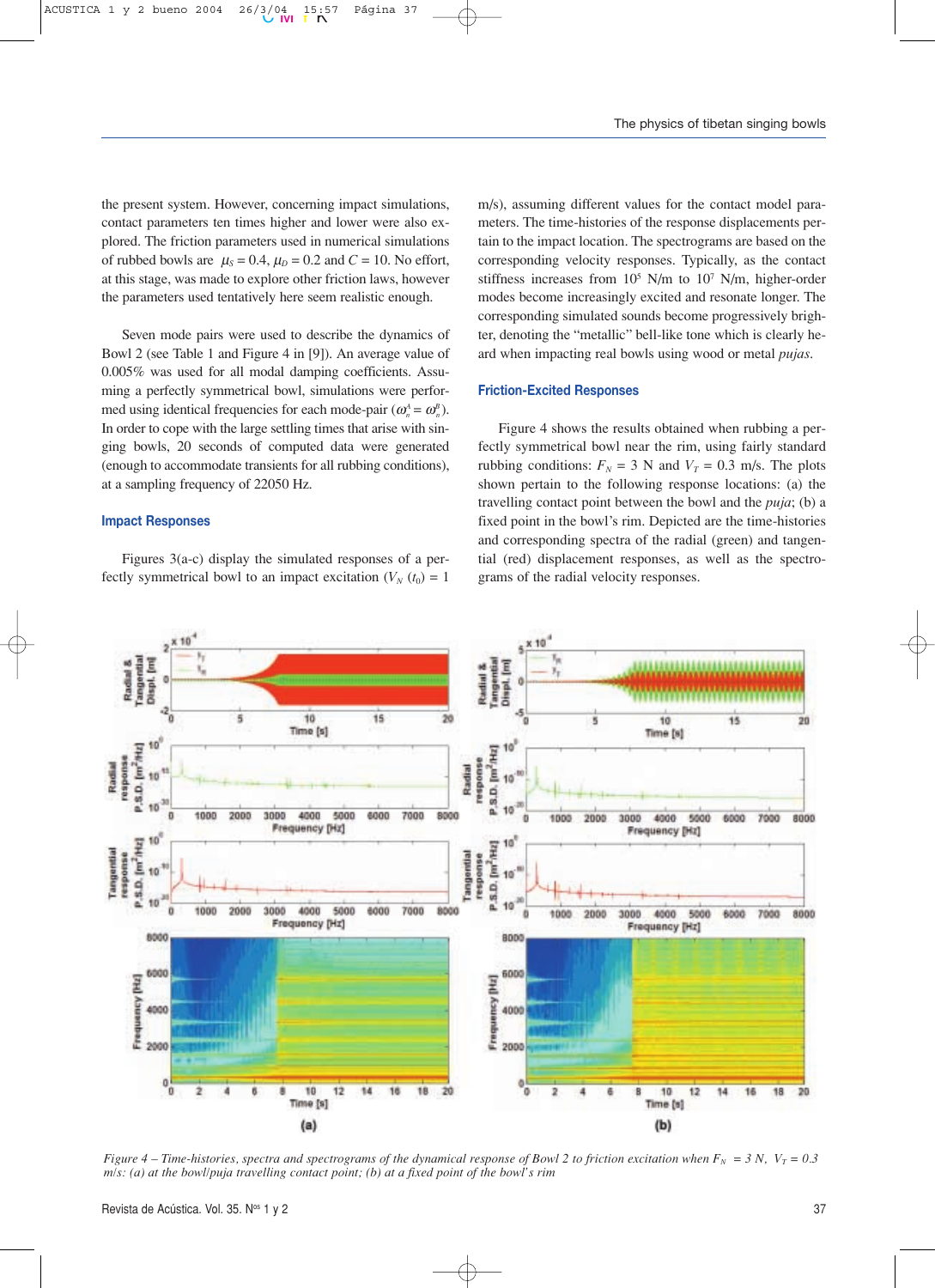As can be seen, an instability of the first "elastic" shell mode (with 4 azimuthal nodes) arises, with an exponential increase of the vibration amplitude until saturation by nonlinear effects is reached (at about 7.5 s), after which the self-excited vibratory motion of the bowl becomes steady. The response spectra show that most of the energy lays in the first mode, the others being marginally excited. Notice the dramatic differences between the responses at the travelling contact point and at a fixed location. At the moving contact point, the motion amplitude does not fluctuate and the tangential component of the motion is significantly higher than the radial component. On the contrary, at a fixed location, the motion amplitude fluctuates at a frequency which can be identified as being four times the spinning frequency of the *puja*:  $\Omega_{\text{fluct}} = 4\Omega_{\text{pula}} = 4(2V_T/\phi)$ . Furthermore, at a fixed location, the amplitude of the radial motion component is higher than the tangential component.

The animations of the bowl and *puja* motions enable an interpretation of these results. After synchronisation of the self-excited regime, the combined responses of the first mode-pair result in a vibratory motion according to the 4-node modeshape, which however spins, "following" the revolving *puja*. Furthermore, synchronisation settles with the puja interacting near a node of the radial component, corresponding to an anti-nodal region of the *tangential* component – see Equations (5,6). In retrospect, this appears to make sense – indeed, because of the friction excitation mechanism in singing bowls, the system modes self-organize in such way that a high *tangential* motion-component will arise at the contact point, where energy is inputted.

At any fixed location, a transducer will "see" the vibratory response of the bowl modulated in amplitude, as the 2*j* alternate nodal and anti-nodal regions of the "singing" modeshape revolve. For a listener, the rubbed bowl behaves as a spinning quadropole – or, in general, a 2*j*-pole (depending on the self-excited mode *j*) – and the radiated sound will always be perceived with beating phenomena, even for a perfectly symmetrical bowl.

It should be noted that our results basically support the qualitative remarks provided by Rossing, when discussing friction-excited musical glass-instruments (see [12], pp. 185-187 – the only reference, to our knowledge, where some attention has been paid to these issues). However, his main point *"The location of the maximum motion follows the moving finger around the glass"* may



*Figure 5 – Time-histories, spectra and spectrograms of the dynamical response of Bowl 2 to friction excitation when*  $F_N = 1 N$ *,*  $V_T = 0.5$ *m/s: (a) at the bowl/puja travelling contact point; (b) at a fixed point of the bowl's rim*